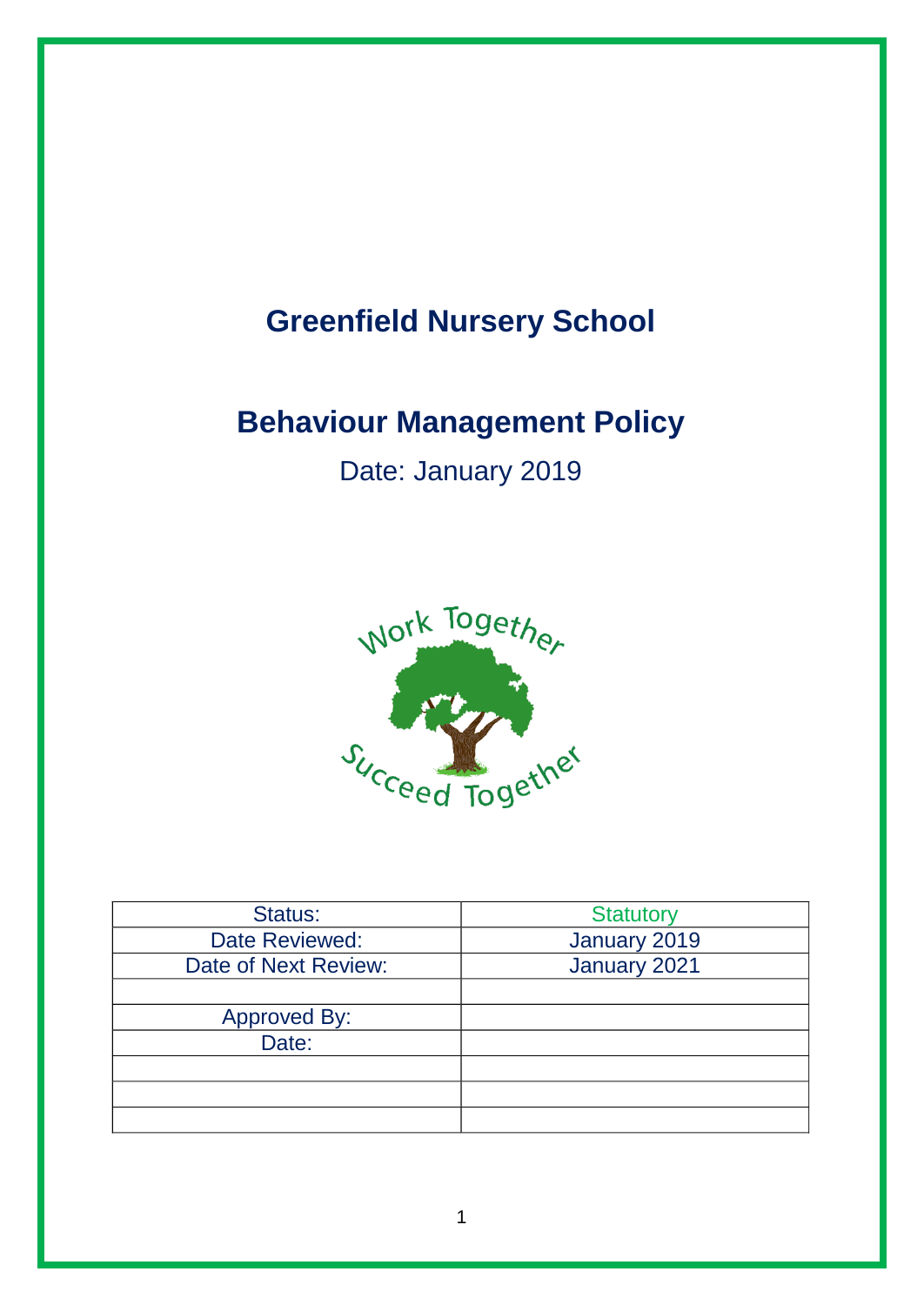### **Statement of intent**

At Greenfield Nursery we believe that children flourish when their personal, social and emotional needs are met and where there are clear and developmentally appropriate expectations for their behaviour.

#### **Aim**

- We aim to teach children to behave in a socially acceptable way and to understand the needs and rights of others and promote British Values.
- The development of children's personal, social and emotional development is a fundamental aspect and runs through and supports all other areas in the EYFS curriculum.
- We will work in partnership with parents/carers in supporting children's personal, social and emotional development.
- We will work with other agencies, where appropriate, to ensure that a child or family receive the best and most relevant support for their needs.

### **Methods**

All staff have responsibility for supporting personal, social and emotional development, including issues concerning behaviour.

- We require the Headteacher, Teachers and Pre-school Leader to:
	- keep her/himself up to date with legislation, research and thinking on promoting positive behaviour and on handling children's behaviour where it may require additional support;
	- access relevant sources of expertise on promoting positive behaviour
	- check that all staff have relevant in-service training on promoting positive behaviour and keep a record of staff attendance at this training.
- We recognise that approaches for interacting with other people vary between cultures and require staff to be aware of - and respect - those used by members of the setting.
- We expect all staff, volunteers and students to provide a positive model of behaviour by treating children, parents and one another with friendliness, care and courtesy.
- We familiarise new staff and volunteers with the setting's behaviour policy and its guidelines for behaviour.
- We expect all members of our setting children, parents, staff, volunteers and students - to keep to the guidelines, requiring these to be applied consistently.
- We work in partnership with children's parents to address children's reoccurring unacceptable or undesired behaviour. Parents are regularly informed about their children's behaviour by their key person. We use a range of observation techniques to record and observe patterns of behaviour and decide jointly how to respond appropriately.
- Copies of `Managing Difficult Behaviour` are available for parents who find their child's behaviour challenging at home. Parents may be signposted to support including parenting courses or one-to-one advice at Greenfield Family Centre.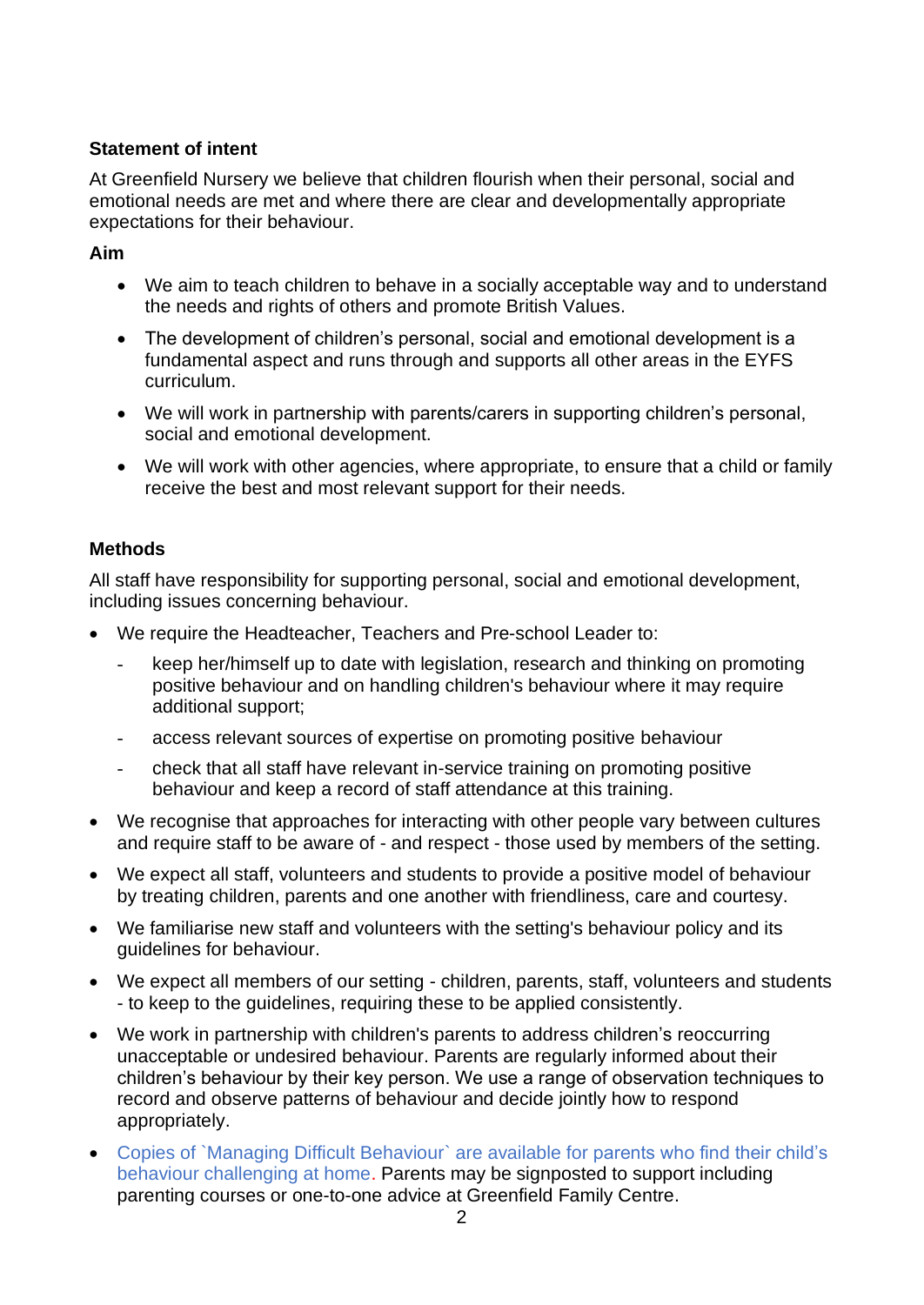#### **Strategies for supporting children**

- $\checkmark$  We expect everybody to listen to children
- $\checkmark$  We expect everybody to speak to children in a positive tone of voice
- $\checkmark$  We support each child's developing self-esteem, confidence and feelings of competence
- $\checkmark$  We support each child in developing a sense of belonging in our setting, so that they feel valued and welcomed.
- $\checkmark$  We support social skills through modelling behaviour, activities, drama and stories.
- $\checkmark$  We use praise and acknowledge considerate behaviours such as willingness to share and kindness as a way of encouraging all children to develop these behaviours.
- $\checkmark$  We aim to ensure there are enough popular toys, resources and sufficient activities available so that children are actively engaged without the need for unnecessary conflict over sharing or waiting turns.
- $\checkmark$  We encourage children to find their voice, to inform staff about upsetting incidents and also learn to say no.
- $\checkmark$  We avoid creating situations in which children receive adult attention only in return for inconsiderate behaviour.
- $\checkmark$  We use Makaton/symbols to support our communication and explanations to children when talking about their behaviour.
- $\checkmark$  We expect all staff, students and volunteers to use positive strategies for handling conflict between children or undesired behaviour by helping them to find solutions in ways that are appropriate for the children's age and stage of development. We expect staff to teach internal discipline rather than use external discipline to control behaviour.
	- These strategies *should* **use language that focusses on the desired behaviour** rather than the negative e.g. **"**Please remember to have gentle hands when playing with your friends"
	- Solutions may include, **acknowledgement of feelings,** "I can see you are cross because you wanted a turn with the trains",
	- Explanation as to what was not considerate and to **emphasise with others** that they have feelings too and that their actions will impact on others' feelings. "I can see you would like a turn but hitting and pushing is not kind and it hurts"
	- Solutions to help resolve conflict and gain control of feelings. "when you have calmed down/stopped crying you can ask for a turn offering the sand timer, saying "can I have turn now please?" or "let's see if we can be friends and find another train and play together".
- At times children may have an activity or area "Finished" if their behaviour is disrupting or threatening their safety. Choices will be given to de-escalate the situation or where appropriate a de-escalation script will be used.
	- Child's name, I can see something is wrong, I am here to help. Talk and I will listen, come with me and……………..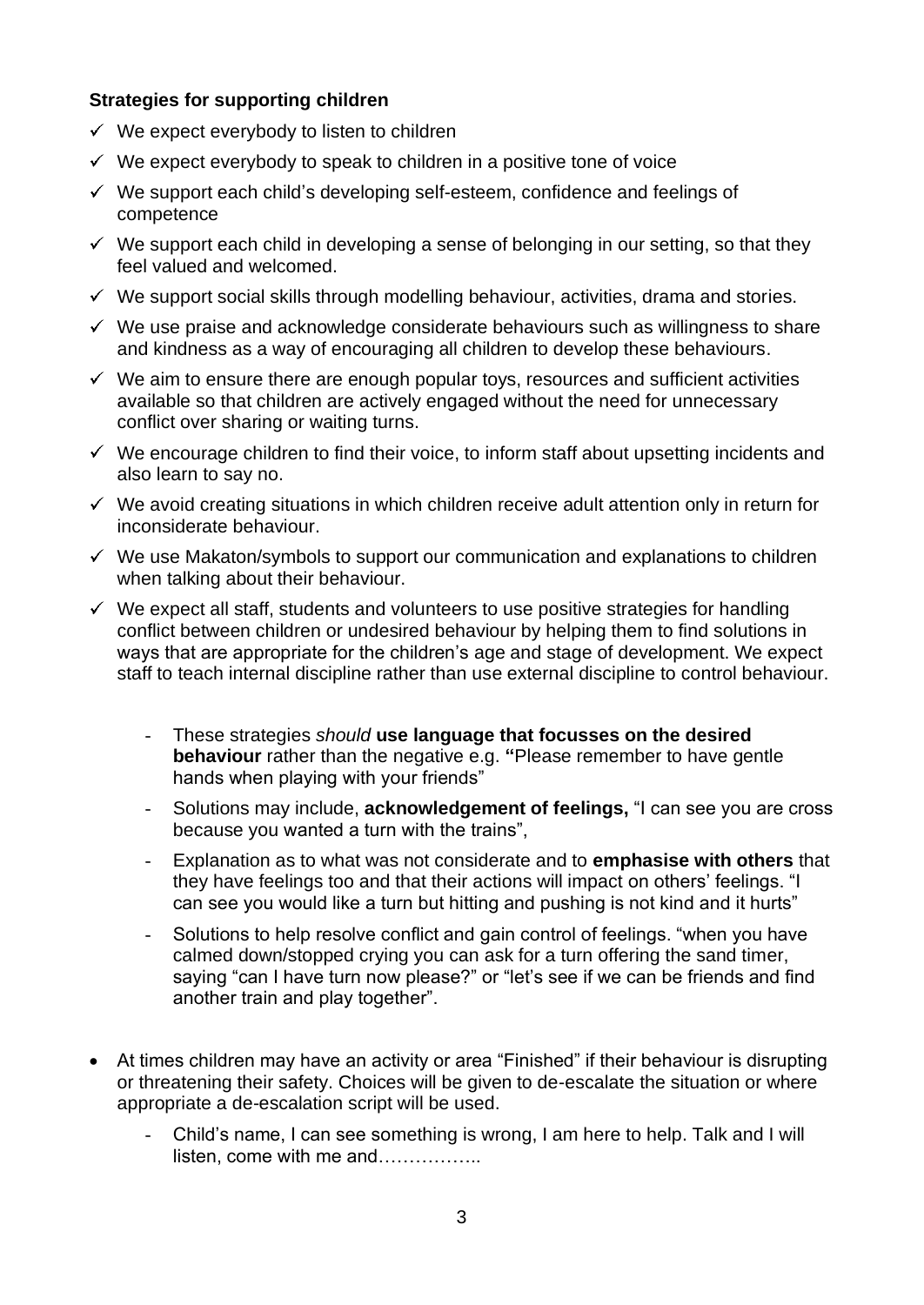- We recognise that very young children or those whose development is not yet at the expected for their chronological age, may not have the necessary language and may find dealing with their own emotions difficult. This may include fear, anger or distress and may result in melt downs, fighting or biting and require a sensitive response from adults to help them do this. Staff are calm and patient, offering comfort to intense emotions, helping children to manage their feelings and help them resolve issues in an appropriate way to promote understanding.
- We will make every effort to discuss with parents any issues that occur on the same day and to work together with them to address any issues and try to prevent incidents such as this reoccurring.
- We will help a child to understand the effect that their hurtful behaviour has had on another child; we do not force children to say `sorry`, but encourage this where it is clear that they are genuinely sorry and wish to show this to the person they have hurt.
- We take hurtful behaviour very seriously. In cases of serious misbehaviour, such as racial or other abuse, or intentional aggressive and hurtful behaviour, we make clear immediately the unacceptability of the behaviour and attitudes, by means of explanations rather than personal blame.
	- Aggressive incidents that are intentional will be logged and parents informed of the circumstances of what has occurred. **Incidents of racial abuse will be logged in the office and reported to the LA on the annual return.**
- When behaviour becomes problematic, we work with parents to identify the cause and find a solution together. All staff are aware of the main reasons for very young children to engage in excessive hurtful behaviour.
- We work in partnership with children's parents to address reoccurring inconsiderate behaviour. Parents are regularly informed by the nursery teacher or key person about all aspects of behaviour. We use observations and analyse behaviour to understand the cause. We will use ABCC charts (Antecedent, Behaviour, Consequence and Communication) to record this. We are consistent in our approach and with appropriate response. This may include involving other professionals from other agencies and implementing individual learning plans, individual risk reduction plans or risk management plans.
- Staff use professional knowledge and judgement in situations involving physical contact with children. Working with such young children means that physical contact can occur in a variety of circumstances e.g. comforting a distressed child, holding a hand on a walk, giving a child a side cuddle as means of praise.
- We will respond to children's and offer comfort when needed, this can be in the form of a cuddle or hug or offering support as a primary carer would give.

#### **Physical Intervention**

Positive handling techniques will be used in all situations requiring physical restraint or intervention by staff. Hertfordshire Steps training techniques will always be applied in the first instance.

Physical intervention/restraint may be needed in serious circumstances e.g.

1. To prevent a child injuring himself or others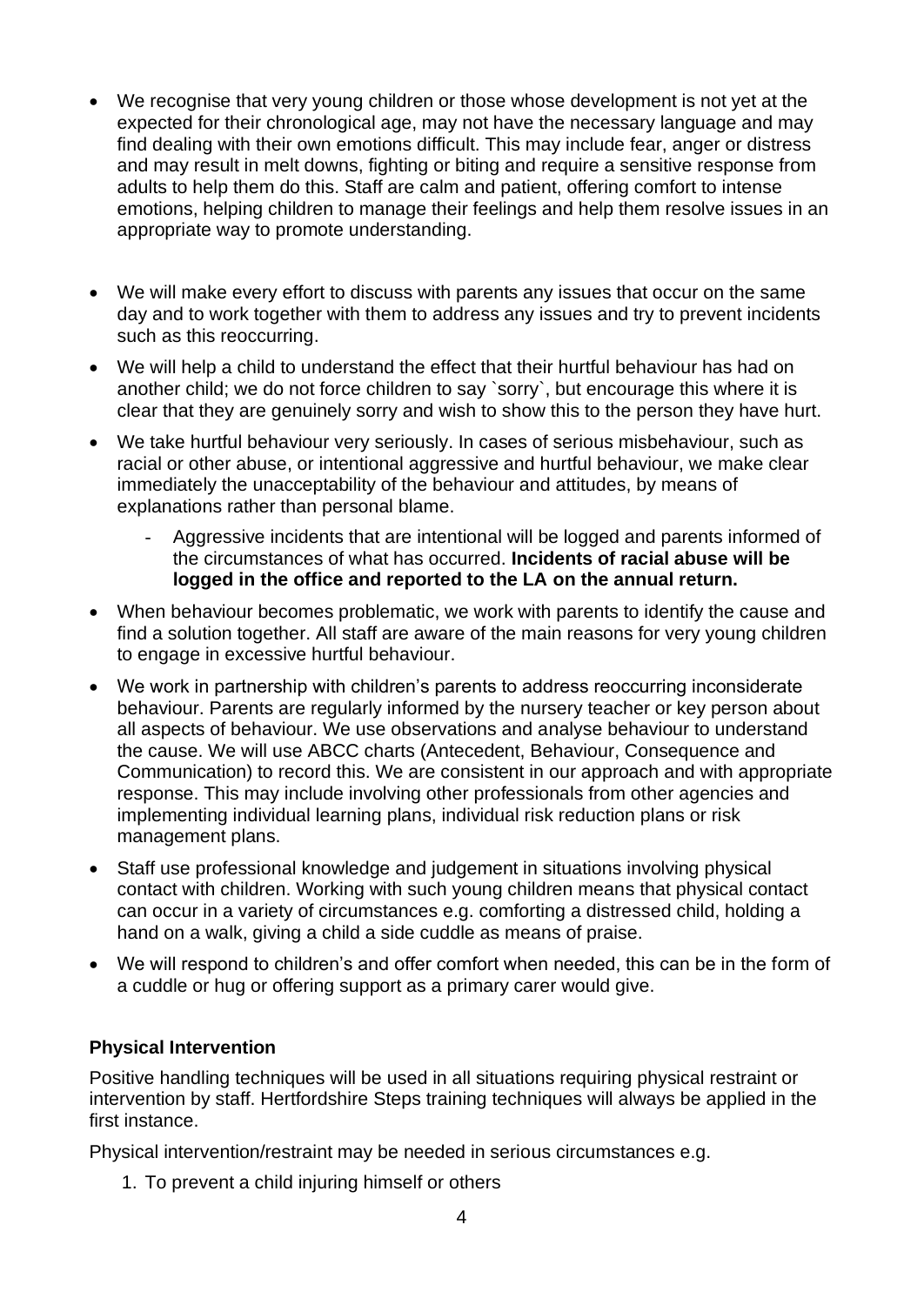2. To stop a child causing serious damage

The Headteacher and Senior Leadership Team may be authorised to use physical restraint in some form. Training is given at appropriate levels and staff are reminded not to put themselves in danger.

Physical contact is never a punishment. The intervention is necessary as an act of care and control. The degree of force must be in proportion to its consequences; depending on the age and circumstances. Every effort should be made to secure the presence of another member of staff and confrontation and escalation should be avoided (staff may be required to demonstrate that their intervention was reasonable and proportionate.)

A professional witness will be in attendance at all times.

#### **Children under three years**

- The year between two and three is a very exciting one but can also be a very challenging one. Toddlers are making the discovery that they are an individual separate from their parents. They are driven to assert themselves, their likes, dislikes and to act with some independence. Toddlers also have developing language that help them express their ideas, wants and needs. At the same time toddlers are not able to understand logic and have difficulty waiting and little self-control. Some behaviours we may see include; meltdowns, saying no (when often they mean yes!), angry outbursts and frustration and will not settle for a substitute. **Biting is a very common and distressing action for both child, other child and parents.**
- Toddlers may bite for many reasons, e.g. lack of language skills, are experimenting to see what happens, are over tired, are teething or are overwhelmed by sounds, light or activity around them.
- Staff will work with parents to support them through this difficult phase suggesting possibilities such as distraction, offer an alternative to biting, suggest ways to turn take, or offer a suitable chewy to legitimately bite on as a distraction or oral feedback. **Shaming and harsh punishment do not reduce biting**.
- All staff working with our youngest children have a range of strategies to try. These include, talking about and labelling feelings so that children can understand the feelings they have, using sand timers to negotiate turns, giving a limited choice from two items, and simple turn taking games.
- Children may hit peers in frustration and/or anger and using "Hands down" consistently supports children to understand hitting is not a desired action.
- Staff remain calm and patient and talk about how to help resolve issues and promote understanding.
- This is a useful website to support parents<http://forum.familylives.org.uk/forum/>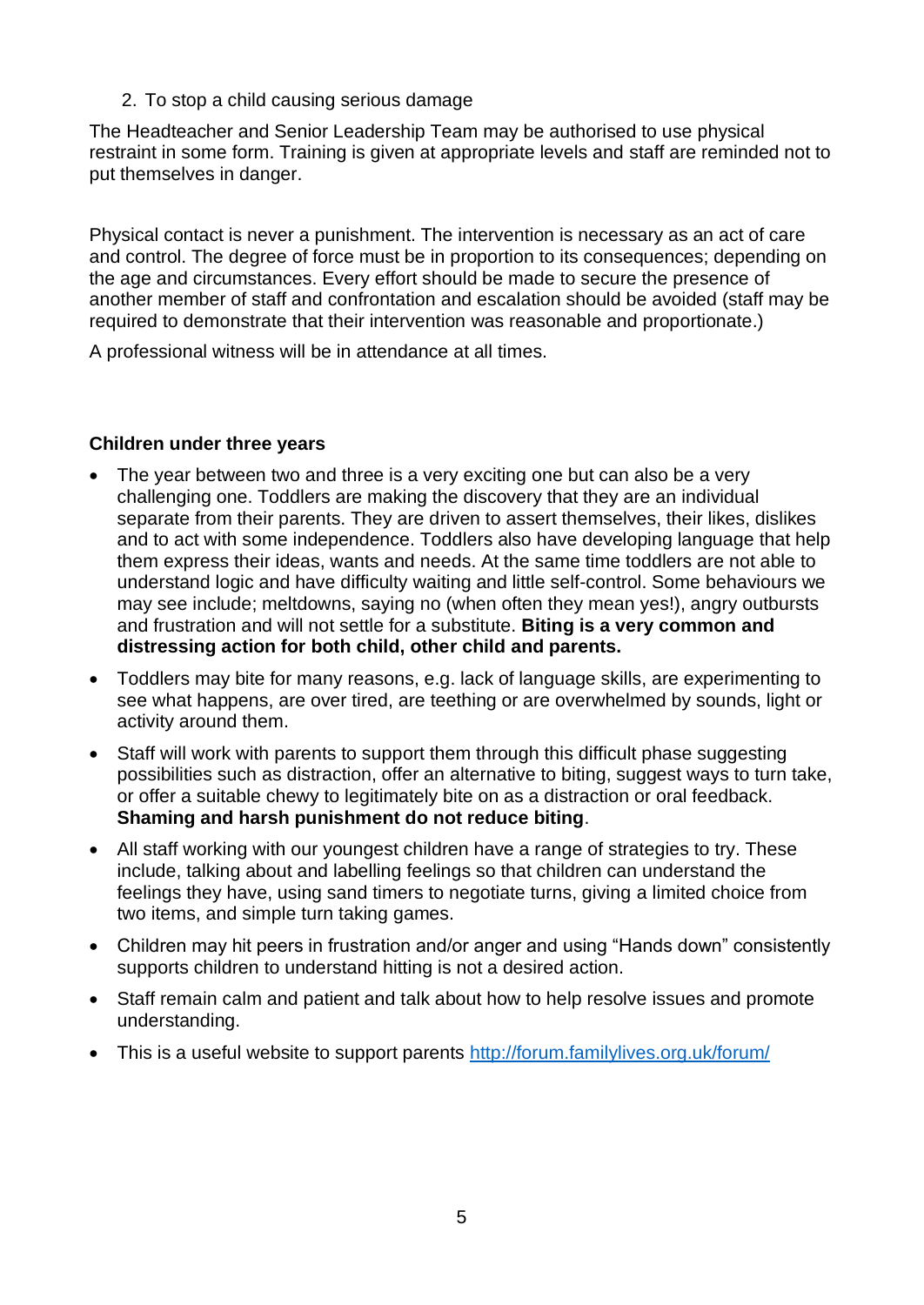#### **Rough and tumble play and fantasy aggression**

Young children often engage in play that has aggressive themes - such as superhero and weapon play; some children appear pre-occupied with these themes, but their behaviour is not necessarily a precursor to hurtful behaviour or bullying, although it may be inconsiderate at times and may need addressing using strategies as above.

- We recognise that teasing and rough and tumble play are normal for young children and acceptable **within limits**. We regard these kinds of play as **pro-social** and not as problematic or 'aggressive'.
- We will develop strategies to contain play that are agreed with the children, and understood by them, with acceptable behavioural boundaries to ensure children are not hurt.
- We recognise that fantasy play also contains many violently dramatic strategies blowing up, shooting etc., and that themes often refer to 'goodies and baddies' and as such offer opportunities for us to explore concepts of right and wrong.
- We are able to tune in to the content of the play, perhaps to suggest alternative strategies for heroes and heroines, making the most of **'teachable moments'** to encourage empathy and lateral thinking to explore alternative scenarios and strategies for conflict resolution.
- We ensure that children who do not want to be involved in this type of play are not brought into the game by other children, e.g. by 'shooting' at them.

### **Anti Bullying**

We take bullying very seriously. Bullying involves the persistent physical or verbal abuse of another child or children. It is characterised by intent to hurt, often planned, and accompanied by an awareness of the impact of the bullying behaviour.

A child who is bullying has reached a stage of cognitive development where he or she is able to plan to carry out a premeditated intent to cause distress to another.

Bullying can occur in children five years old and over and may well be an issue in after school clubs and holiday schemes catering for slightly older children.

If a child bullies another child or children:

- we show the children who have been bullied that we are able to listen to their concerns and act upon them;
- we intervene to stop the child who is bullying from harming the other child or children;
- we explain to the child doing the bullying why her/his behaviour is not acceptable;
- we give reassurance to the child or children who have been bullied;
- we help the child who has done the bullying to recognise the impact of their actions;
- we make sure that children who bully receive positive feedback for considerate behaviour and are given opportunities to practise and reflect on considerate behaviour;
- we do not label children who bully as 'bullies';
- we recognise that children who bully may be experiencing bullying themselves, or be subject to abuse or other circumstance causing them to express their anger in negative ways towards others;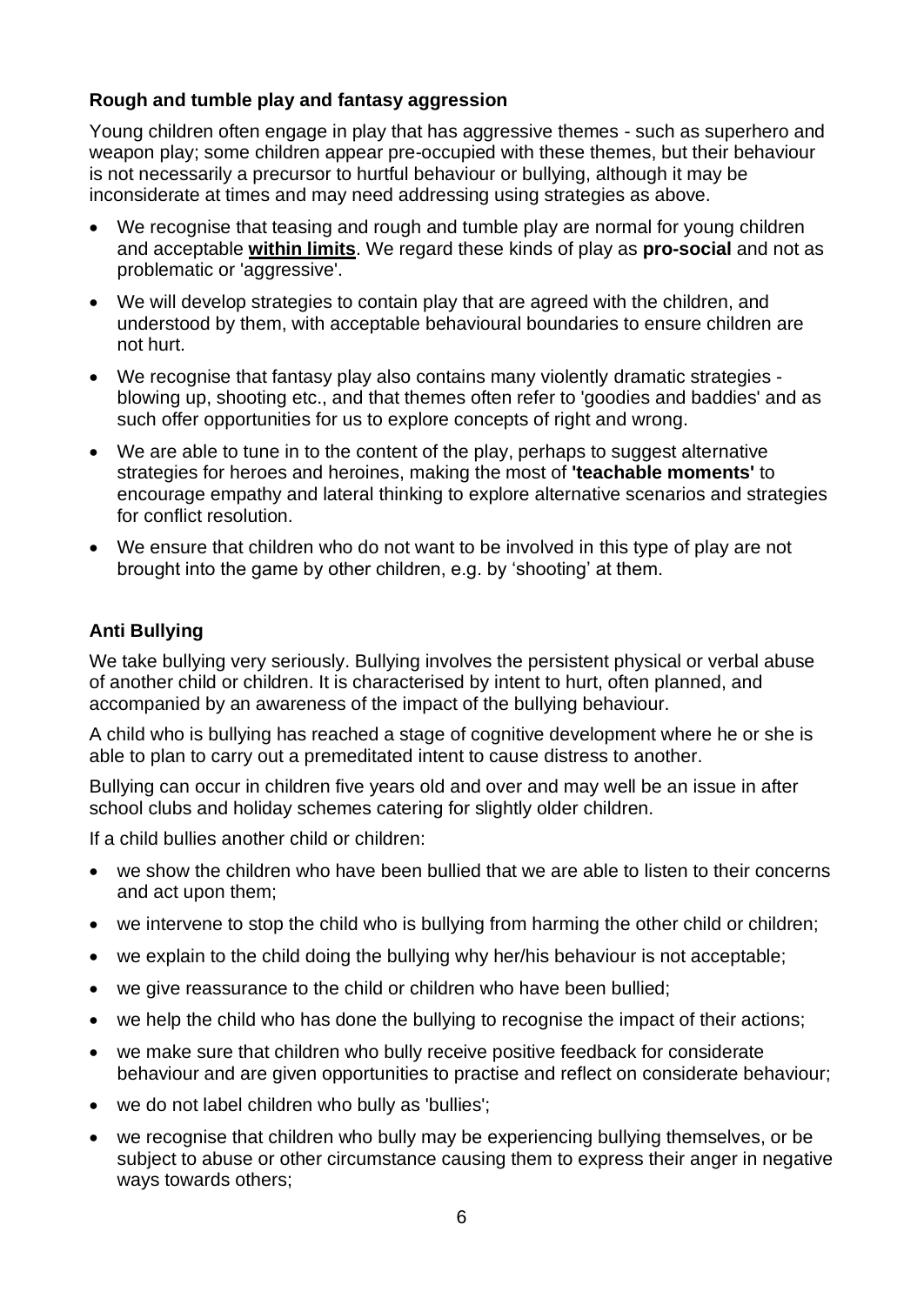- We recognise that children who bully very often have difficulties themselves and may not be able to empathise with others. For this reason, we **do not** insist they say `sorry` unless it is clear they feel genuine remorse for their actions. **Empty apologies are just as hurtful to the bullied child as the original behaviour.**
- We work in partnership with parents of both children to explain what has happened, work out a plan for handling the child's unacceptable behaviour. We reassure the victim's parent and explain that the perpetrator is being supported to develop emotional and social skills to help recognise unacceptable behaviour.
- Any incidents of bullying will be recorded in the log.

#### **Appendix 1 Risk reduction plan**

For assessing and managing foreseeable risks for child or young persons who are likely to need Restrictive Intervention